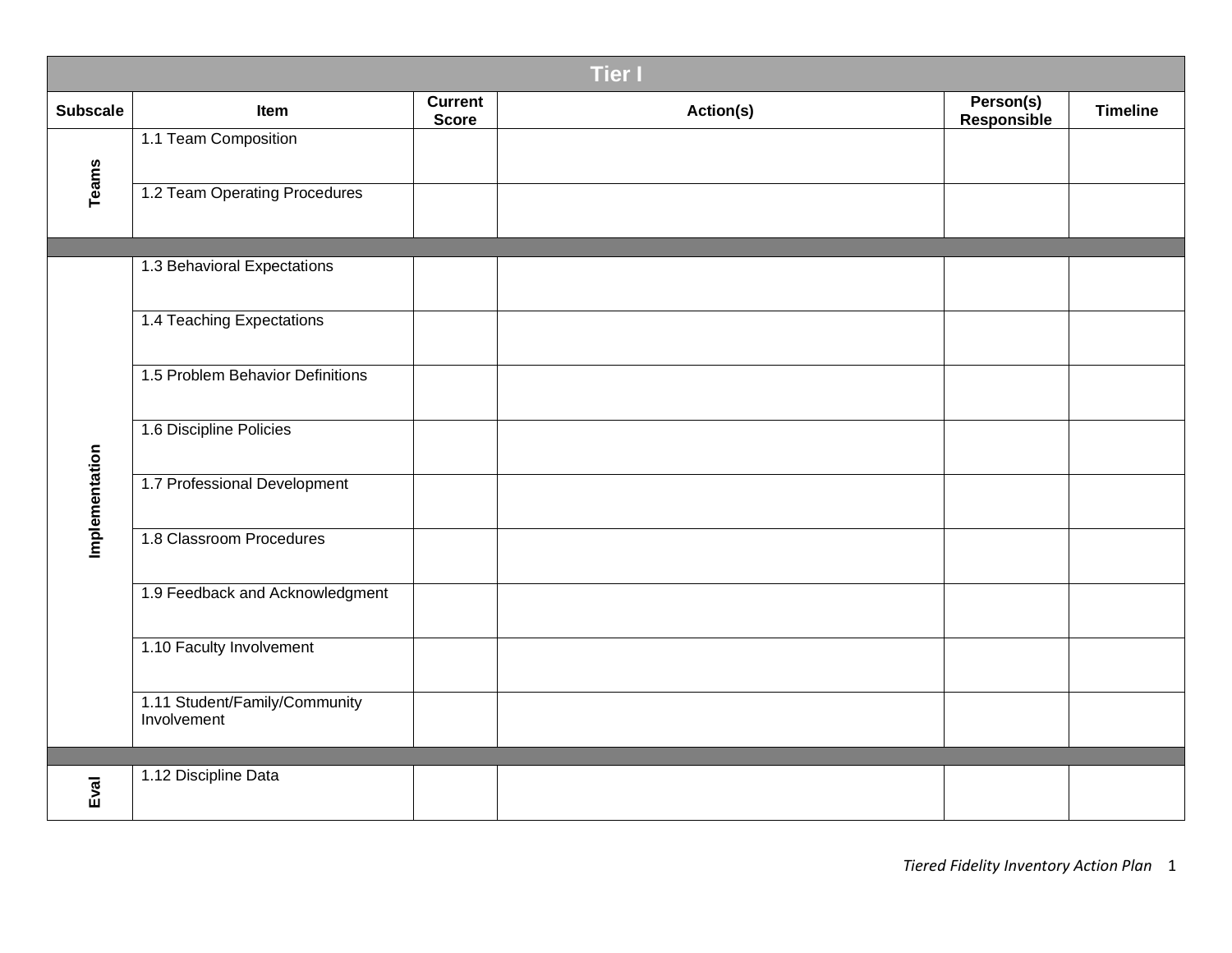| $\bullet$<br>÷<br>Ш | 1.13 Data-based Decision Making |  |  |
|---------------------|---------------------------------|--|--|
|                     | 1.14 Fidelity Data              |  |  |
|                     | 1.15 Annual Evaluation          |  |  |

| <b>Tier II</b>  |                                          |                                |           |                          |                 |  |
|-----------------|------------------------------------------|--------------------------------|-----------|--------------------------|-----------------|--|
| <b>Subscale</b> | Item                                     | <b>Current</b><br><b>Score</b> | Action(s) | Person(s)<br>Responsible | <b>Timeline</b> |  |
| Teams           | 2.1 Team Composition                     |                                |           |                          |                 |  |
|                 | 2.2 Team Operating Procedures            |                                |           |                          |                 |  |
|                 | 2.3 Screening                            |                                |           |                          |                 |  |
|                 | 2.4 Request for Assistance               |                                |           |                          |                 |  |
|                 |                                          |                                |           |                          |                 |  |
| Interventions   | 2.5 Options for Tier II Interventions    |                                |           |                          |                 |  |
|                 | 2.6 Tier II Critical Features            |                                |           |                          |                 |  |
|                 | 2.7 Practices Matched to Student<br>Need |                                |           |                          |                 |  |
|                 | 2.8 Access to Tier I Supports            |                                |           |                          |                 |  |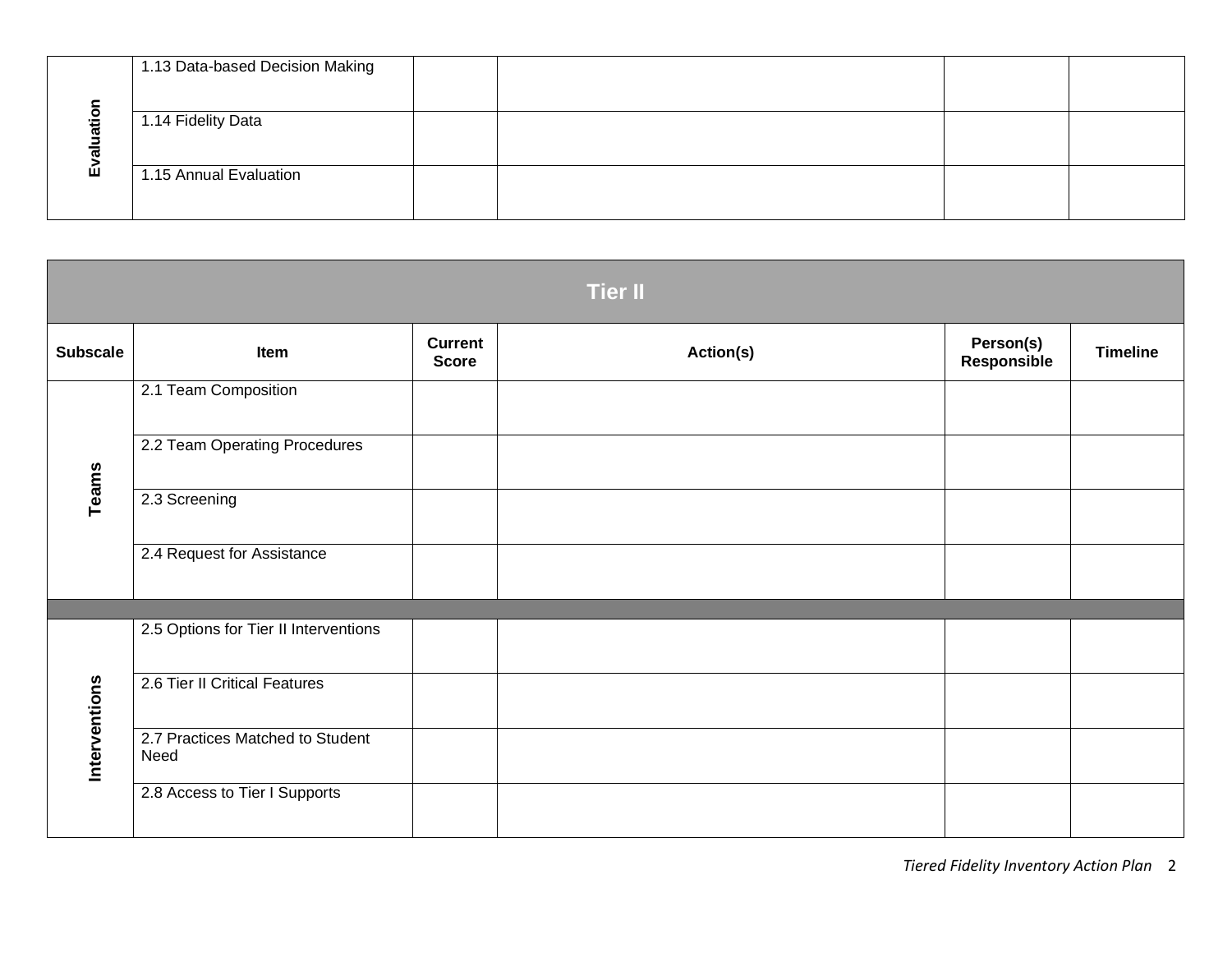|            | 2.9 Professional Development  |  |  |
|------------|-------------------------------|--|--|
|            |                               |  |  |
| Evaluation | 2.10 Level of Use             |  |  |
|            | 2.11 Student Performance Data |  |  |
|            | 2.12 Fidelity Data            |  |  |
|            | 2.13 Annual Evaluation        |  |  |

| <b>Tier III</b> |                                             |                                |           |                                 |                 |  |
|-----------------|---------------------------------------------|--------------------------------|-----------|---------------------------------|-----------------|--|
| <b>Subscale</b> | Item                                        | <b>Current</b><br><b>Score</b> | Action(s) | Person(s)<br><b>Responsible</b> | <b>Timeline</b> |  |
| Teams           | 3.1 Team Composition                        |                                |           |                                 |                 |  |
|                 | 3.2 Team Operating Procedures               |                                |           |                                 |                 |  |
|                 | 3.3 Screening                               |                                |           |                                 |                 |  |
|                 | 3.4 Student Support Team                    |                                |           |                                 |                 |  |
|                 |                                             |                                |           |                                 |                 |  |
| Resources       | 3.5 Staffing                                |                                |           |                                 |                 |  |
|                 | 3.6 Student/Family/Community<br>Involvement |                                |           |                                 |                 |  |